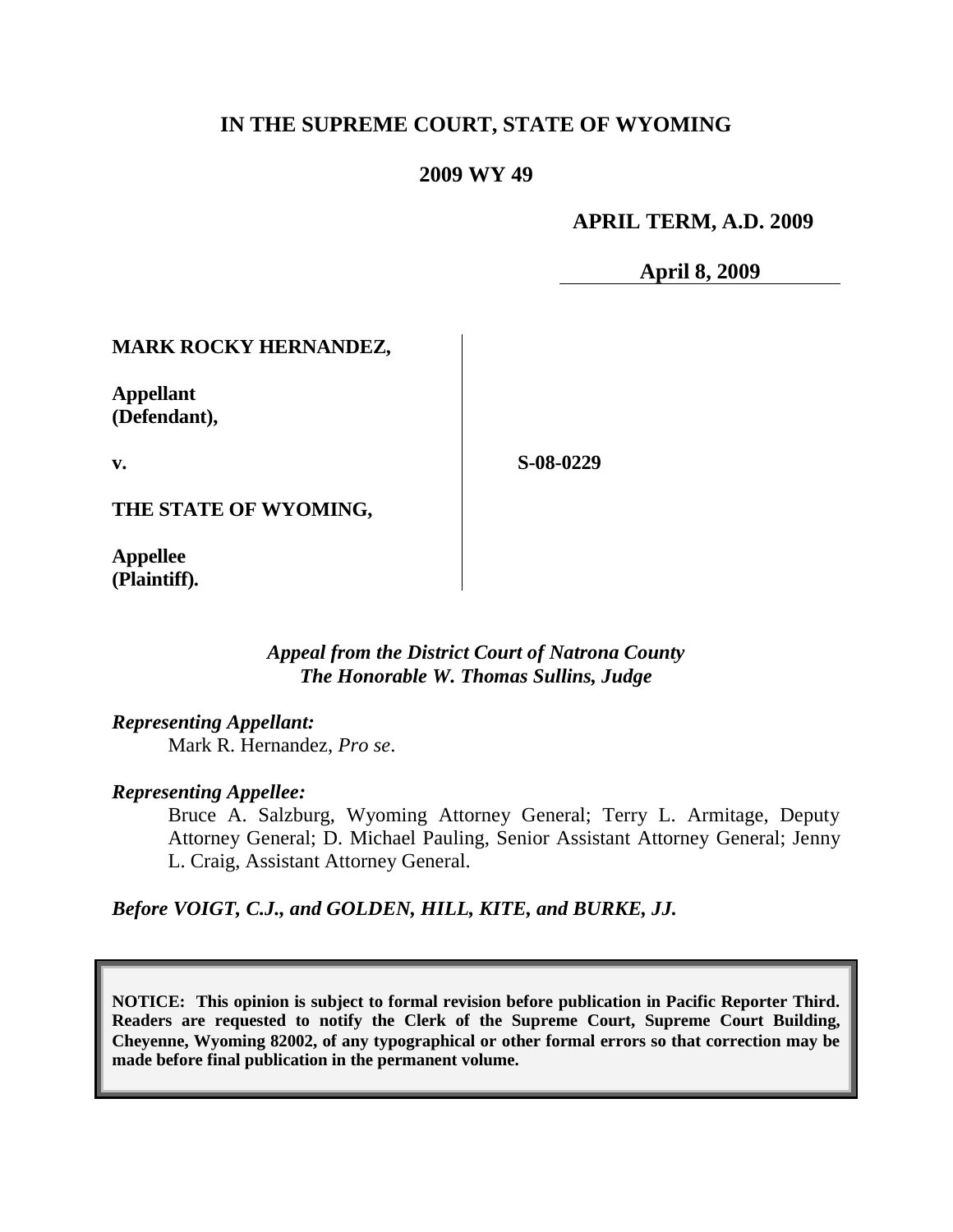#### **VOIGT, Chief Justice.**

[¶1] This is an appeal from the denial of a motion to correct an illegal sentence. The appellant seeks credit for pre-sentence confinement. Finding no error, we affirm.

#### **ISSUE**

[¶2] Did the district court err as a matter of law in denying the appellant's Motion to Correct an Illegal Sentence?

## **STANDARD OF REVIEW**

[¶3] A sentence that does not include proper credit for presentence confinement is illegal. Whether a sentence is illegal is a question of law, which we review *de novo*.

*Beyer v. State*, 2008 WY 137, ¶ 7, 196 P.3d 777, 780 (Wyo. 2008) (internal citations omitted).

## **FACTS**

[¶4] On July 8, 2003, the appellant was sentenced to a term of four to ten years incarceration for the felony crime of conspiracy to deliver a controlled substance. As a result of that sentence, the appellant was an inmate at the Community Re-Entry Center (CRC) in Casper, Wyoming. On September 4, 2007, he was charged with failing to return to CRC after a work assignment. On December 28, 2007, he pled guilty to escape from official detention. The plea was entered pursuant to the terms of an agreement whereby the appellant would receive a sentence of three to five years incarceration, to run concurrently with the drug conspiracy sentence. In explaining the plea agreement, the prosecutor told the district court the following:

> Mr. Hernandez would receive credit for time served from his arrest in this particular matter. I think he has substantial credit against the  $-$  the  $-$  oh [the drug conspiracy sentence]. He would not receive credit, but these would be run concurrent.

[¶5] At the sentencing hearing on February 27, 2008, the following colloquy occurred:

THE COURT: Presuming you're in agreement, there will be no credit for time served, since he's been receiving credit for the other sentence up until this?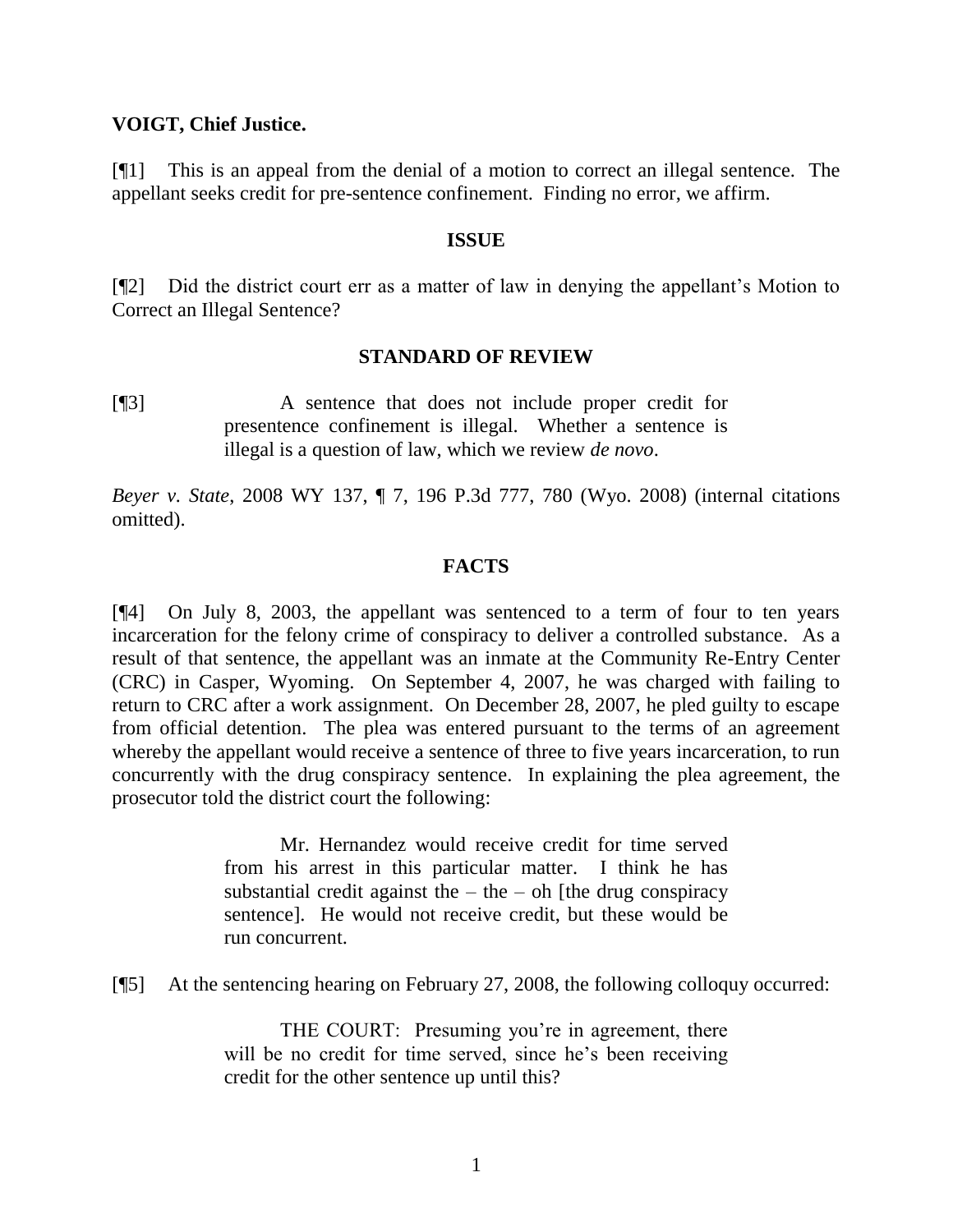[DEFENSE COUNSEL]: I think legally speaking that will be accurate, Your Honor. He was never paroled, so he's always been serving time under that sentence.

And under the law, if credit is going to one sentence, he's not necessarily entitled to credit; that his sentence would start today.

The Judgment and Sentence reflected that no credit for pre-sentence confinement was to be received in this case.

[¶6] On September 11, 2008, the appellant filed a *pro se* Motion to Correct an Illegal Sentence, which motion cited only W.R.Cr.P. 35(a) and simply sought credit for 180 days of pre-sentence confinement (September 1, 2007 through February 27, 2008).<sup>1</sup> The district court reviewed the file, noted the plea agreement, and noted defense counsel's concurrence that any presentence confinement was to be credited against the underlying drug conspiracy sentence, and not this sentence. The appellant's motion was denied without a hearing by order dated September 15, 2008. This appeal followed.

## **DISCUSSION**

[¶7] Our law is clear:

A criminal defendant is entitled to credit against his sentence for the time he was incarcerated prior to sentencing, provided that the confinement was due to his inability and failure to post bond on the offense for which he was awaiting disposition. The purpose of this rule is to provide equal protection to defendants who are unable to post bond because of their indigence. A defendant is not, however, entitled to credit for the time he spent in custody when his confinement would have continued despite his ability to post bond.

*Gomez v. State*, 2004 WY 15, ¶ 18, 85 P.3d 417, 421 (Wyo. 2004) (internal citations omitted); *see also Sweets v. State*, 2001 WY 126, ¶ 6, 36 P.3d 1130, 1131 (Wyo. 2001) (appellant not entitled to credit for pre-sentence confinement against second sentence when he was serving a sentence from an unrelated crime).

 <sup>1</sup> W.R.Cr.P. 35(a) provides as follows:

<sup>(</sup>a) *Correction*. -- The court may correct an illegal sentence at any time. Additionally the court may correct, reduce, or modify a sentence within the time and in the manner provided herein for the reduction of sentence.